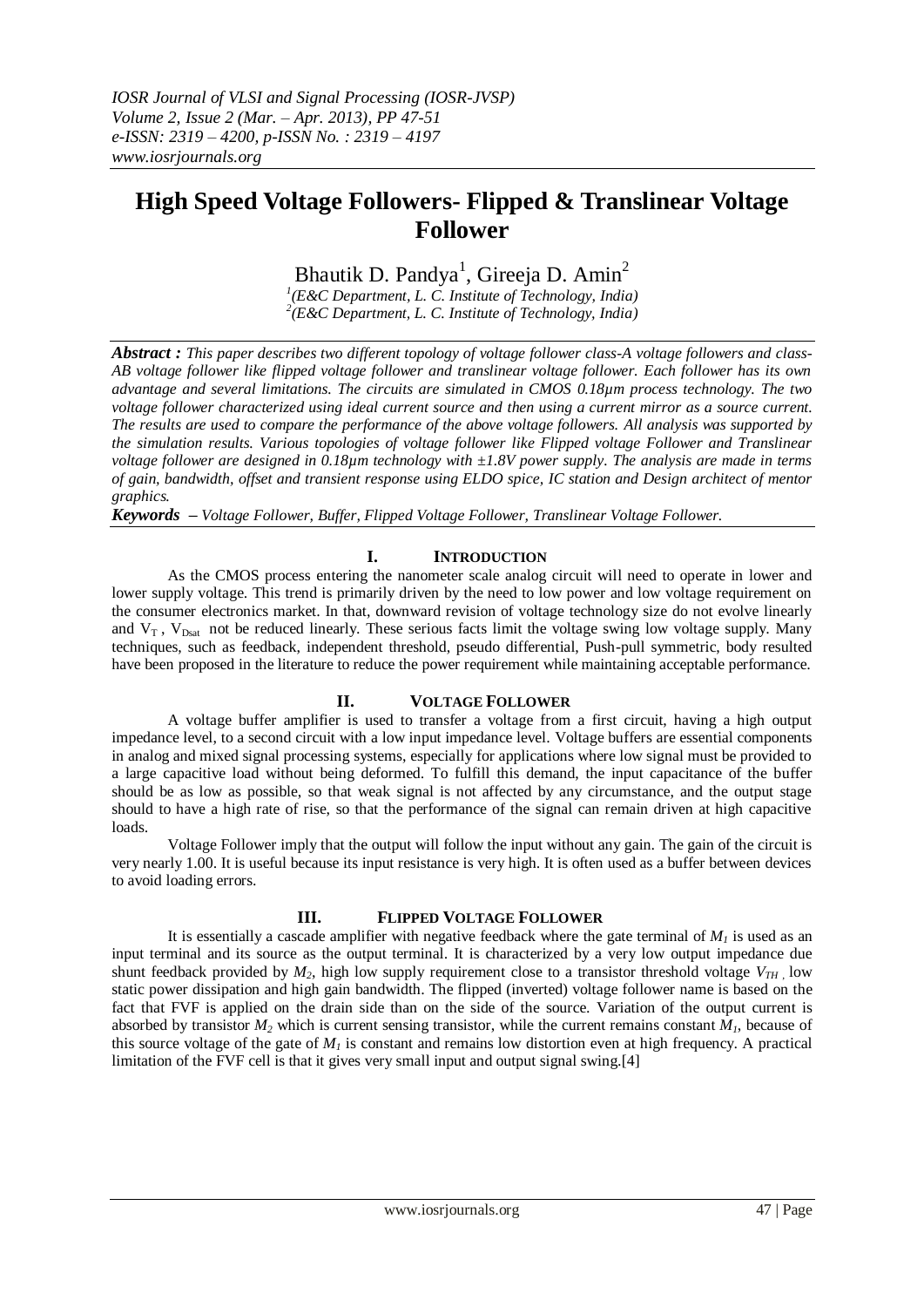

Fig.1. Flipped Voltage Follower[3]

The voltage swing is especially important for analog circuits with the trend of supply voltage becoming smaller and the noise almost the same. In order to obtain an acceptable dynamic range the output swing should be sustain as high as possible. The output headroom of flipped voltage follower is decreased to  $V_{gs}$  *-2V<sub>Dsat</sub>* which serious limits the output swing performance in deep sub-micron CMOS process.[1]

#### **IV. TRANSLINEAR VOLTAGE FOLLOWER**

For the follower to be able to drive low load resistance while at the same time manage large output voltage swing and maintain low harmonic distortion, the other approach is to use a pseudo voltage follower. Pseudo source follower has a pair of complementary common Drain MOS transistor with two fed back loop consisting of consisting of pair of error of amplifier. Main advantage is its offer low output impedance mainly

due to the use of negative feedback.[2]



Fig.2. Translinear Voltage Follower[3]

The circuit consisting of four transistors  $(M_1$ - $M_4)$ . In this transistor  $M_2$ - $M_5$ - $M_6$  create P-type source follower while  $M_1$ - $M_7$ - $M_8$  create N-type source follower. The four transistor  $M_1$ - $M_4$  and  $M_2$ - $M_3$  work as two stage common drain stage and biased by current mirrors implemented by both  $NMOS(M<sub>7</sub>-M<sub>8</sub>)$  and  $PMOS(M<sub>5</sub>-M<sub>6</sub>)$ transistors. Since the  $M_1$  has the same drain current as  $M_2$  and the  $M_3$  has same drain current as  $M_4$ , the gate source voltage of  $M_1$  and  $M_3$  are then nearly equal provided that all NMOS have same dimension and all PMOS have the same dimension. As a result the offset voltage of voltage follower has been minimized. A typical way to reduce the output resistance is to use feedback.

The output resistance and its linearity can also be improved by using local feedback. Since non-linearities possibly result from the current variation in the MOS transistor achieving the follower behavior. Feedback can be used to keep constant the current as shown by the circuit in Figure 4.7. The gain stage amplifies the difference between the input and output of the source follower, thus reducing the output resistance by the amplification of the gain stage itself.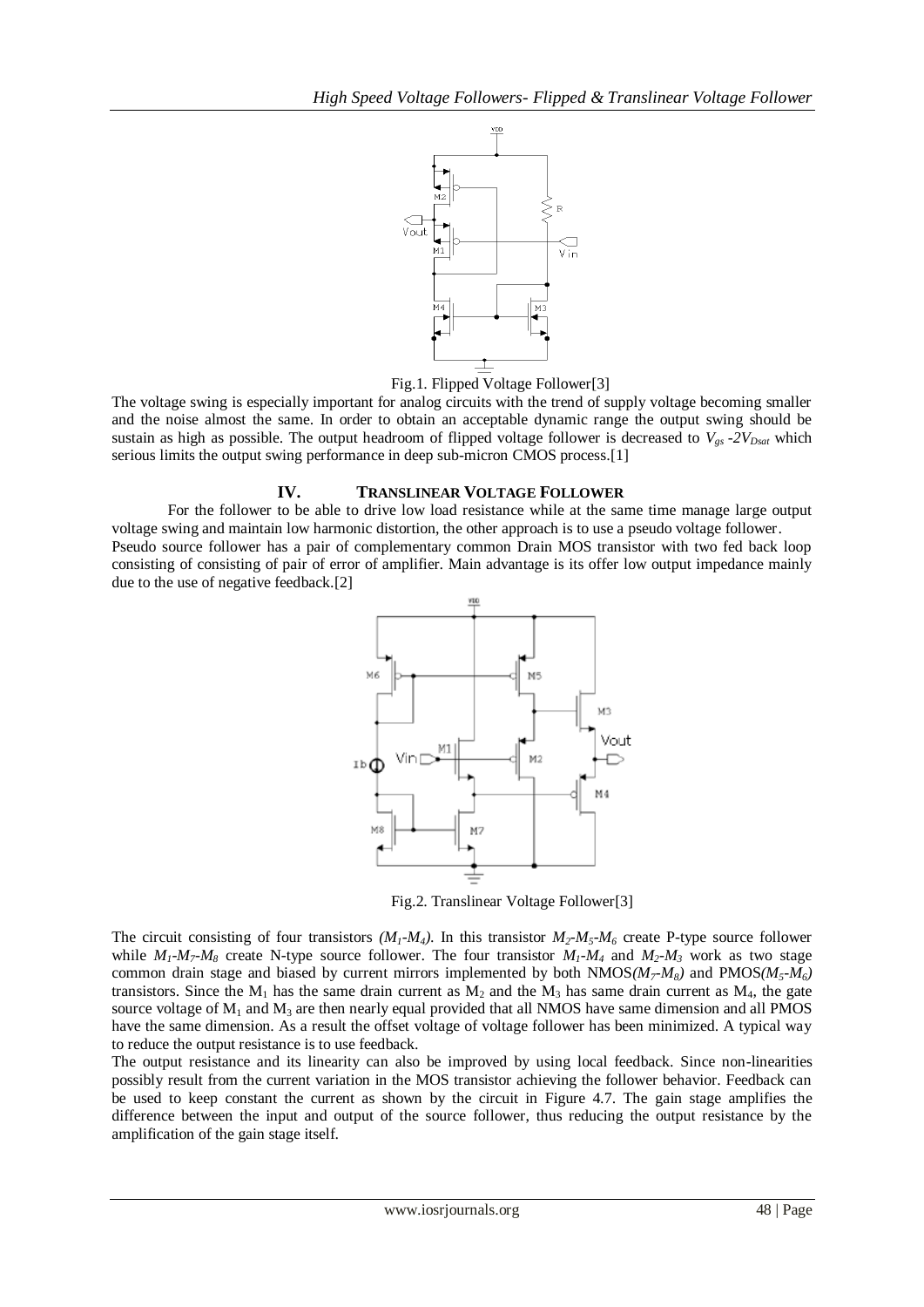

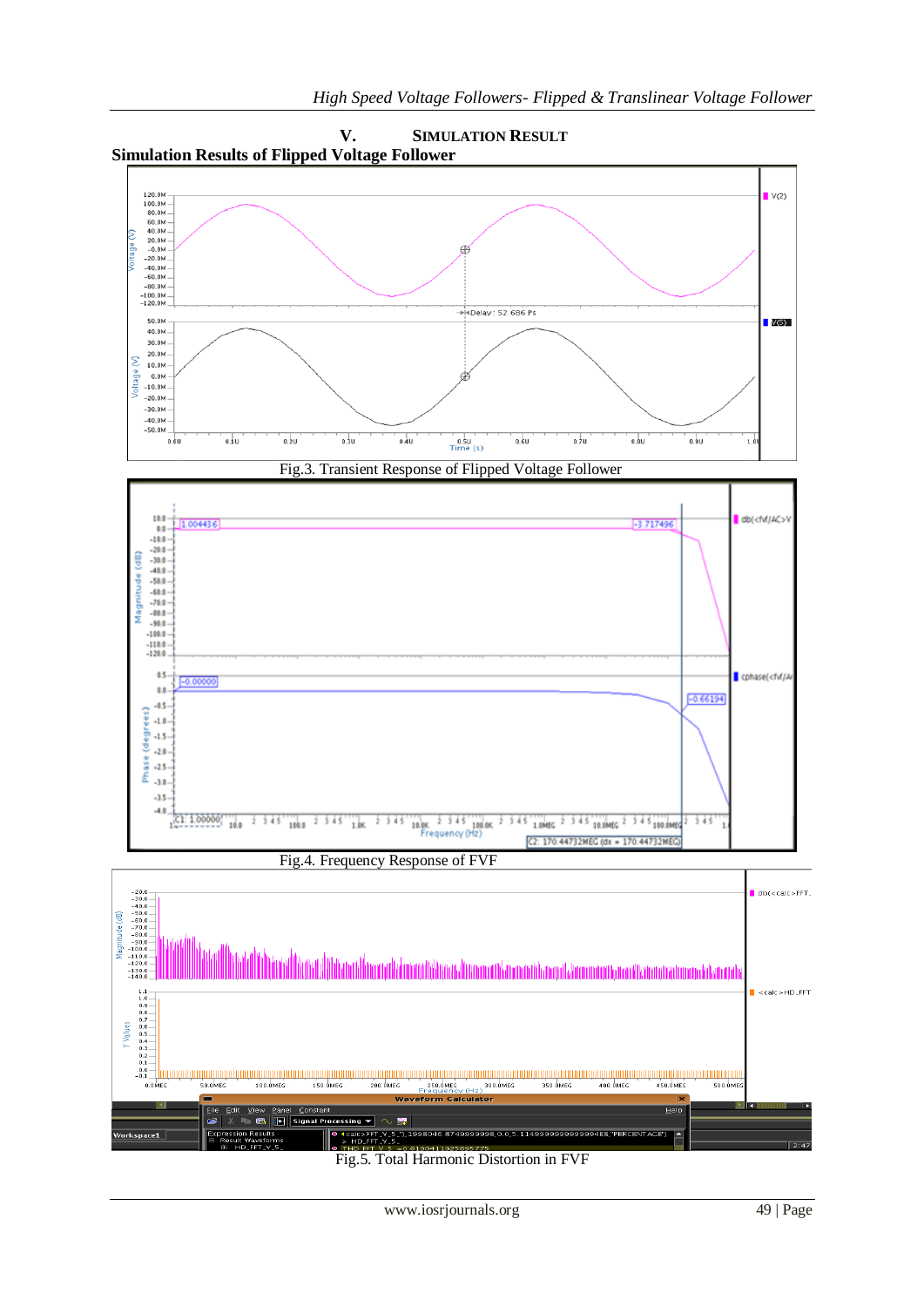

**Simulation Result of Translinear Voltage Follower**